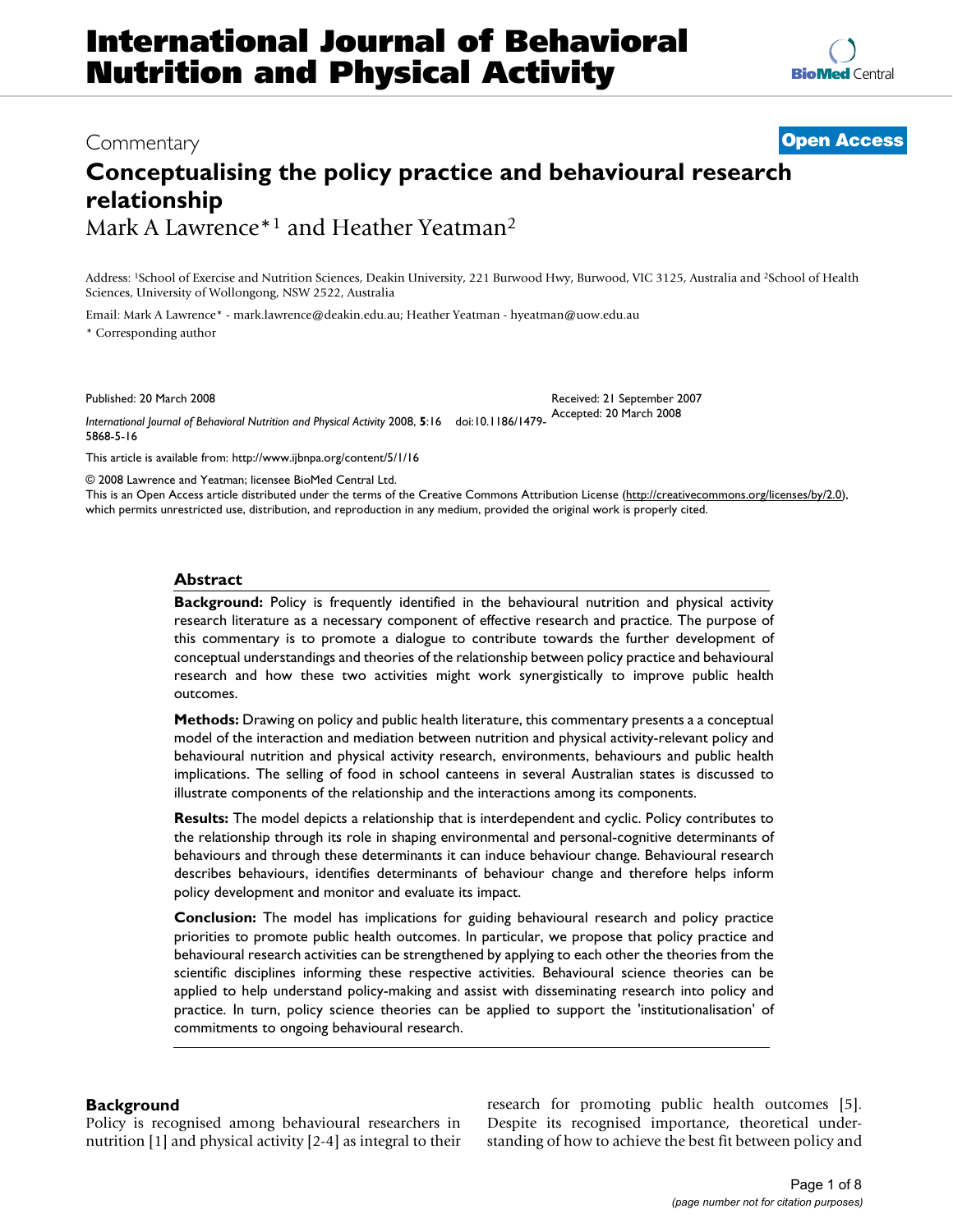behavioural nutrition and physical activity research is limited. As Ball and colleagues propose [6], progressing conceptual understanding and empirical evidence regarding the role of policy is among the "key priorities as part of a research agenda for advancing our understanding of environmental determinants of nutrition and physical activity behaviours".

For the purposes of this paper we define policy as, 'a statement of values, beliefs and intentions towards shaping the environmental (economic, social, physical and cultural) and personal-cognitive determinants that influence nutrition and physical activity behaviours'. The many definitions of policy within the policy science and public health literatures have created different interpretations of the role of policy in behavioural research. The definition used here allows exploration of the impact of policy on a range of environmental and personal-cognitive determinants of behaviour through legislative, education and social marketing instruments. This overarching role for policy is consistent with that outlined in the World Health Organisation framework for the implementation of the Global Strategy on Diet, Physical Activity and Health [7] in which 'Strategic policy and leadership' followed by 'Policy instruments' are the two preceding steps towards creating supportive environments for behaviour change.

Researchers and practitioners working either in the policy arena or in behavioural sciences need to develop stronger links in order to progress their agendas for mutual benefit. Whereas many practitioners are skilled at identifying problems and seeing what could be done, often they have less understanding of the role of policy and its capacity to create a supportive environment for behavioural initiatives to induce behaviour changes. Conversely, while there has been much progress in developing rules and procedures for evidence-based policy-making (and there is an expanding knowledge base regarding both nutrition and/or physical activity and health relationships) less is known about how evidence from behavioural research might best be translated into policy practice in the 'real world' [8].

If we are to promote public health, we need to build conceptual understandings and theories of the relationship between policy practice and behavioural research. The present paper aims to contribute to this agenda. Drawing on policy and public health literature, a conceptual model of the interaction and mediation between nutrition and physical activity-relevant policy and behavioural nutrition and physical activity research, environments, behaviours and public health implications is presented. The separate contributions of policy and behavioural research to public health outcomes are then examined. The model is illustrated through a case study of recent developments to sell

healthier food in school canteens in New South Wales in Australia. Finally, the model's implications for priority research and policy practice agendas to promote public health outcomes are discussed.

#### **Discussion**

#### *A conceptual model of the policy practice – behavioural research relationship*

A conceptual model of the interaction and mediation between nutrition and physical activity-relevant policy and behavioural nutrition and physical activity research, environments, behaviours and public health implications is depicted in figure 1. The model illustrates that the contributions of policy to behavioural research and behavioural research to policy practice are interdependent and cyclic, each complementing the other. Policy influences the environmental and personal-cognitive (including awareness, knowledge, attitudes and social norms, among many others) determinants of behaviours and via those determinants induces behaviour changes, for example a policy of mandatory nutrition information on food labels assists shoppers to select appropriate foods. In turn, such policy is dependent upon behavioural research identifying those determinants of behaviour that are amenable to policy directives, i.e. providing nutrition information at point of purchase facilitates healthy food choices. Behaviour changes are monitored and fed back iteratively to inform behavioural research, and subsequently policy practice.

This conceptual model consists of a number of components with complex interactions. The application of this model to professional practice requires practitioners to identify where their actions are located within the model.



#### Figure 1 **Conceptual model of the policy practice – behavioural research relationship.**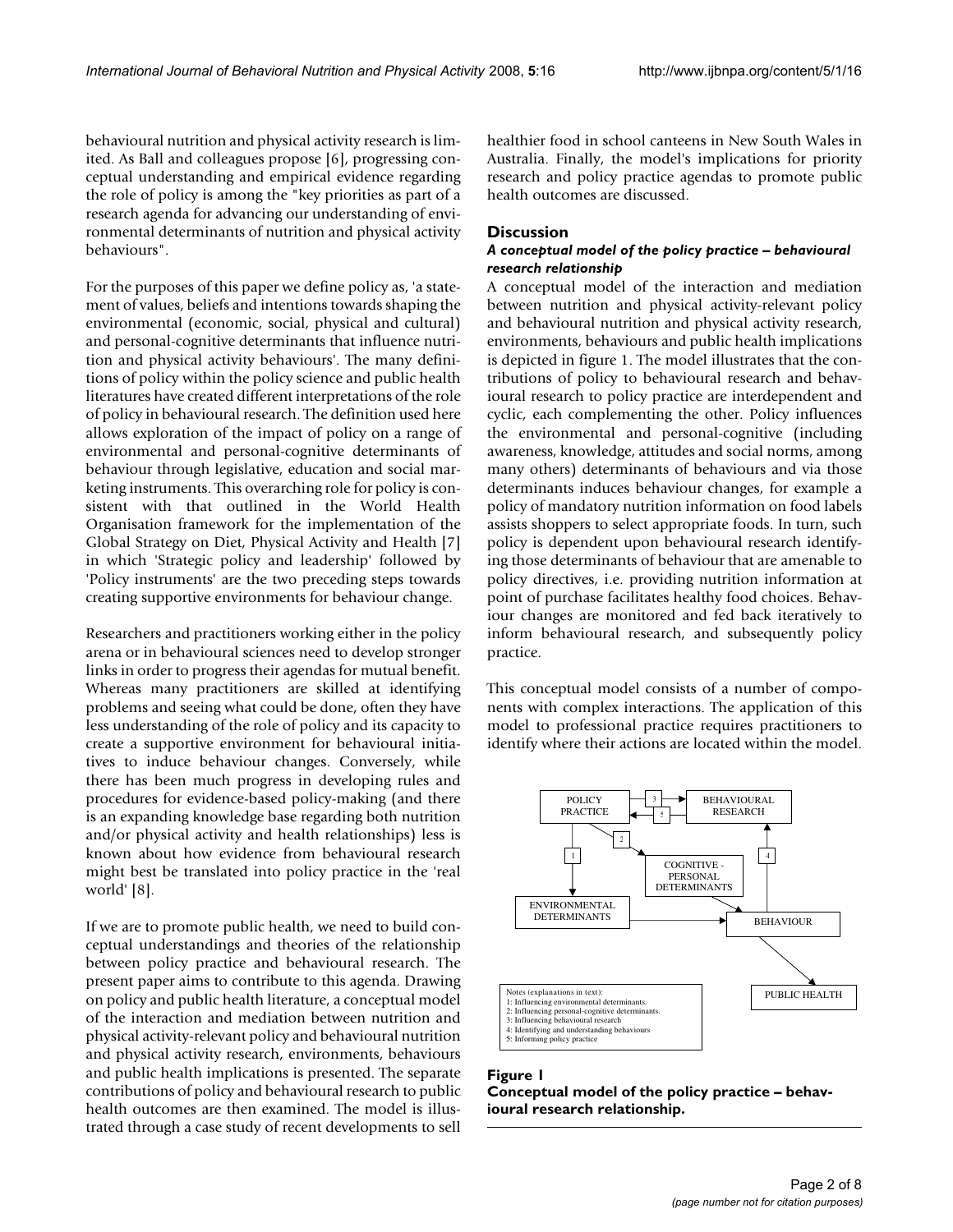Appreciating how their specific activity interacts with other components of the model, will enable practitioners to undertake more strategic actions to promote public health outcomes. The specific contributions to public health outcomes of the policy practice and behavioural research components of the model are discussed in the following sections.

# *The contributions of policy practice to public health outcomes*

Policy practice can contribute to public health outcomes by influencing both the environmental and personal-cognitive determinants of behaviours, and via those determinants can induce behaviour changes, and the conduct of behavioural research.

## *Contribution 1: Influencing environmental determinants*

Health status is not distributed equally among populations. Instead the social, economic, cultural and other circumstances in which people live play a significant role in health outcomes [9]. Policy has the ability to influence such environmental determinants by drawing upon a variety of instruments to mitigate disadvantageous circumstances and/or provide opportunities for health. This relationship has been understood broadly as one of helping 'make healthier choices easier choices' [10,11]. The effectiveness of information-based interventions in isolation from environmental considerations to influence behaviour and public health outcomes has been challenged [12,13]. When such interventions are complemented with policy commitments based on behavioural nutrition and physical activity research there can be an opportunity to help make choices not only more informed, but also more accessible and more available. This type of policy influence has been described by Milio [14] as using 'hard' policy instruments and they generally come at an economically and politically high cost. Examples include legal instruments, such as the indexing of welfare payments to the minimal cost of purchasing a diet consistent with the dietary guidelines, taxes on high fat foods and regulations to require bike paths as part of the built environment in local communities to help prevent obesity [15-17].

# *Contribution 2: Influencing personal-cognitive determinants*

Policy can be used to influence personal-cognitive determinants of behaviours through instruments such as social marketing (promoting 2 fruit and 5 vegetables a day for a healthy diet) and education (curricula in schools). Social marketing often has been used by governments to target specific behaviours, placing the onus on individuals to enact recommended changes rather than attempting to bring about 'hard' political change. It can act to "make the recommended health behaviour more advantageous than the unhealthy behaviour it is designed to replace and then communicates the more favourable cost-benefit relationship to the target audience [18]." Such policy approaches are described by Milio [14] as 'soft' policy instruments. In placing the onus of responsibility onto the individual they generally carry less economic and political risk to the government.

### *Contribution 3: Influencing behavioural research*

Policy can directly influence behavioural research itself through 'institutionalising' (securing ongoing commitments) a funding organisation's provision of resources for conducting research. For example, a government department may develop a policy that commits a specified fraction of its budget to behavioural research each year. A secondary influence of policy is the establishment of reference standards or procedures to inform policy objectives. For example a policy may mandate daily physical activity programs in primary schools. Behavioural research data are needed to help determine how much physical activity will produce the required effect or what type of activity is more appropriate and against which behaviour change can be measured.

# *The contributions of behavioural research to public health outcomes*

Behavioural nutrition and physical activity research contributes to public health outcomes by building the evidence base of behaviours, their determinants and their response to policy interventions, as well as helping inform policy-making practice.

#### *Contribution 4: Identifying and understanding behaviours*

Behavioural research can describe health behaviours across populations and help to identify and understand the environmental and personal-cognitive determinants of such behaviours. Moreover, behavioural research can monitor and evaluate behaviour change resulting from policy interventions, i.e. which policy instruments are effective in creating behaviour change, or what may be impeding the implementation of policies.

# *Contribution 5: Informing policy practice*

Behavioural research can inform policy practice through disseminating to policy-makers research data on behaviours and the effectiveness, or otherwise, of previously implemented policy interventions. Policy practice is a human activity and therefore behavioural research also can inform the policy process itself by helping to identify what opportunities exist to develop policy and what influences decision-making.

# *Case study – Traffic light system in school canteens*

The implementation of a traffic light system to categorise foods in school canteens in several Australian states is a multifaceted policy that combines food availability and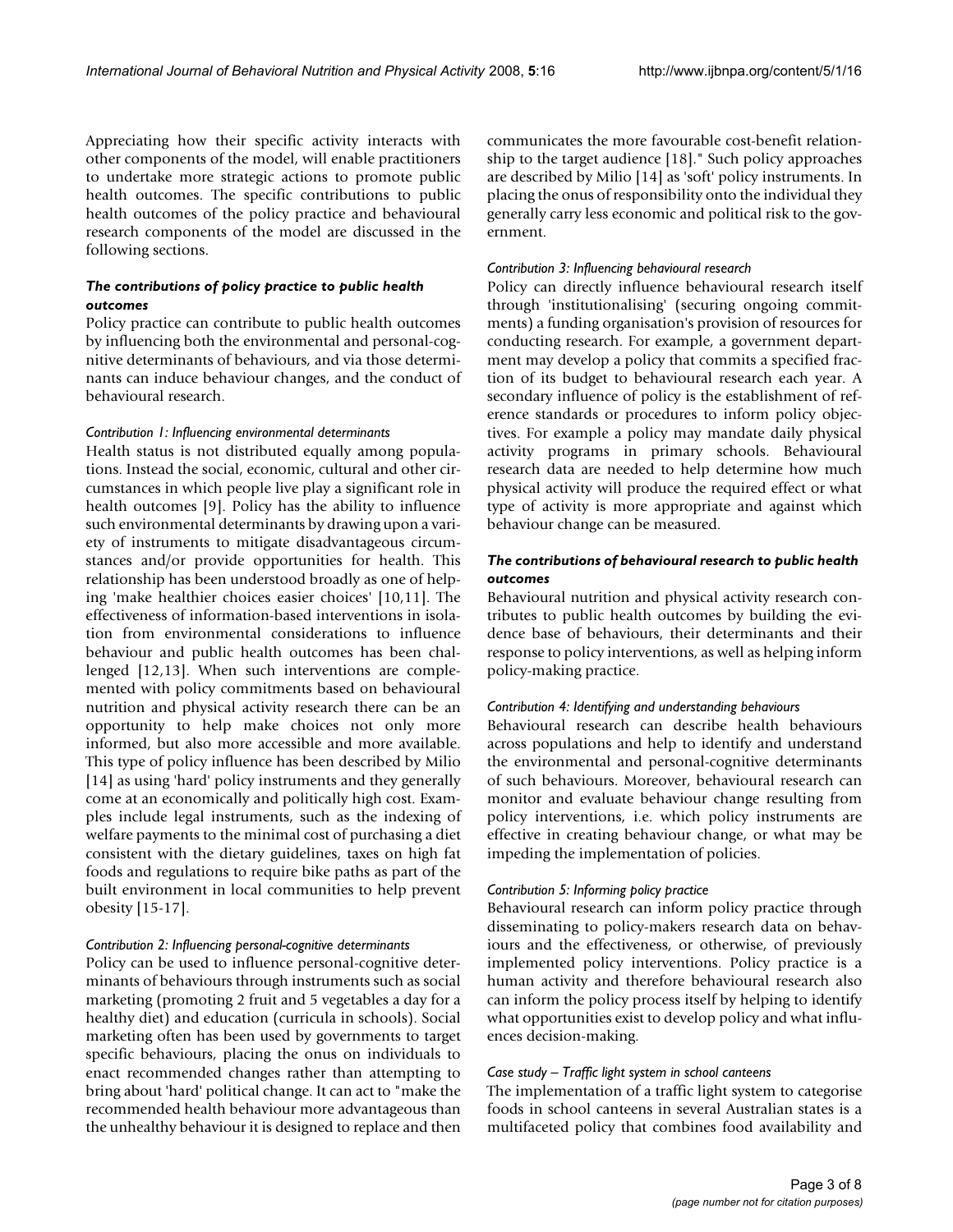

**Figure 2 The traffic light system for planning canteen menus in NSW schools.**

social marketing instruments. For instance, in New South Wales (NSW), the state government introduced a policy to control the foods bought and sold in school canteens. School lunch programs are not offered in Australian public schools. Students either bring their lunch from home, or purchase lunch from the school canteen. The policy is based around a traffic light system for planning canteen menus in NSW schools [19] and is represented in figure 2. Implementation of the policy is mandatory for public schools and voluntary for private schools. The 'Fresh Tastes Healthy Canteen Strategy' sits within the 'Healthier Schools' priority area of the NSW Government Action Plan for the Prevention of Obesity in Children and Young People 2003–2007 [20]. This approach requires schools to provide healthier food choices in line with the Australian dietary guidelines [21] and the Australian Guide to Healthy Eating [22].

The following components of the NSW state government's policy illustrate the interactions between the components of the conceptual model.

#### *Policy practice contributions*

#### *i) Influencing environmental determinants*

Policy mandates the types of foods available to children in the school canteen. It also shapes the environment for professional practice, as managers of school canteens have specific guidelines to follow in purchasing foods.

#### *ii) Influencing personal-cognitive determinants*

Policy requires the promotion of messages consistent with the national Dietary Guidelines and food selection guide. Teachers are encouraged to incorporate the canteen food selection guide and activities into lessons.

#### *iii) Influencing behavioural research*

Policy supports the provision of resources and other support for school-based research. The food categorisation system provides a reference standard against which school canteen practice and school children's behaviour can be monitored.

#### *Behavioural research contributions*

#### *iv) Identifying and understanding behaviours*

Behavioural research provides data to identify the determinants of behaviours within the school environment over which governments have control (and a duty of care) and hence can influence through policy. As well as providing feedback on the impact of policy – monitoring the impact of policy requires behaviour research techniques, for example monitoring food selection behaviours of children within and outside of school.

#### *v) Informing policy practice*

Pressures on schools to use canteens to raise school funds and existing attitudes of school staff relating to school canteens acted against the voluntary introduction of healthier foods. An analysis of decision-makers undertaken by behavioural researchers determined that behavioural interventions alone would be insufficient and legislation was required as a core component during the policy-making process.

Following the introduction of the traffic light system, evaluation has identified that the vast majority of school canteen managers report understanding the menu planning tool and making changes, such as limiting the sale of all red foods. School-wide changes have been reported, including the establishment of canteen committees, development of school canteen policies, involvement of the school community and promotion of healthier products. Importantly, school canteen managers reported changes in their attitudes regarding the role of school canteens in supporting the curriculum and improving the nutritional health of children and young people, and only 5% reported a loss of profits from the canteen [23].

#### *Implications for research and policy practice*

The conceptual model's practical value is its role in guiding behavioural research and policy practice activities to promote public health outcomes. In this section we describe a priority research agenda for the different pathways within the model and discuss evidence-based recommendations for policy practice based on the model.

#### *1. Research priorities*

#### *i) Identifying and understanding behaviours*

The operation of the model is dependent upon the ongoing availability of high quality evidence derived from nutrition and physical activity behaviour research. For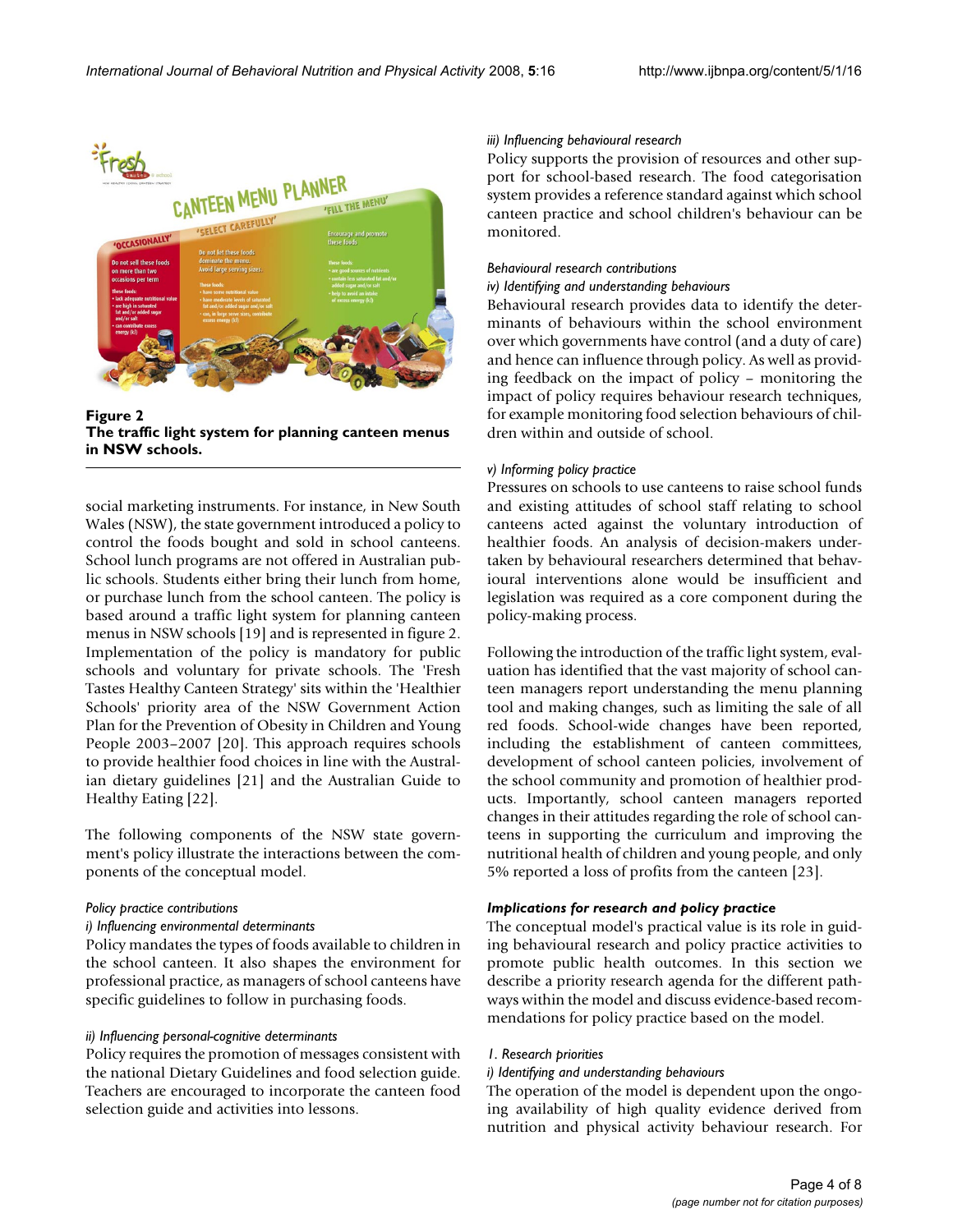example, the New South Wales Childhood Obesity Summit in 2002 was able to draw on evidence of a relationship between the ready availability of relatively cheap high fat, salt and sugar-containing foods, poor dietary behaviours and a high rate of childhood obesity to recommend a new school canteen policy. These data, together with existing Australian dietary guidelines for children [21] and school canteen actions [24] lead to the mandatory 'traffic light' food program for school canteens, referred to earlier in this paper. From a policy perspective it is critical that behavioural research be linked with strengthening understandings of the environmental and personal-cognitive determinants that influence behaviours. A priority research agenda will be to identify and understand those determinants that can be targeted by policies to help tackle the persistent social inequities in behaviour profiles and health outcomes among populations.

In the future, policy and behavioural scientists will continue to benefit if they collaborate to take advantage of opportunities to monitor and evaluate policy interventions. Such monitoring and evaluation activities will provide feedback into further policy development, in a similar way to that proposed in Rothman's work on theories of behaviour change, defining them as dynamic entities that need to be applied, tested and refined through interventions [25]. By working in partnership in the design of evaluation approaches, policy and behavioural scientists will be especially effective in determining whether a policy has actually been logically theorised, planned and resourced, i.e. framing its 'evaluability assessment' [26].

There is much debate about what evidence should be applied to public health policy-making [27,28]. Central to the debate is the nature and definition of evidence and how the quality of evidence and effectiveness is defined. Evidence-based medicine has developed a rigid hierarchy of rules for assessing the quality of scientific evidence that relates to the nature of study design [29]. This system has proved effective in enabling comparisons of the relative merit of single clinical interventions. However, in the future a research priority will be to adapt conventional rules and procedures of evidence-based medicine to a public health perspective. The complex, interactive and social nature of public health policy interventions make them significantly different from physiological or clinical interventions where there is a higher degree of control and little influence from social factors [30,31]. For example, if we are to account for the determinants of behaviours, policy-making in public health needs to include all information of relevance, including the organisational and social context in which it was gathered [32]. Daly et al have made an important contribution to the area by proposing a hierarchy for assessing evidence obtained from qualitative methods that serves as a guide for the critical appraisal of papers using qualitative methods and provides a basis for informing policy-making [33].

# *ii) Informing policy practice*

The principle of public health policy decisions being informed by scientific evidence, with its implicit notion of rationality and freedom from ideology, has an inherent appeal [34]. Certainly, the degree of behavioural research activity coupled with the investment in research methods and systematic review procedures have provided policymakers with an evidence base of unprecedented quality and quantity. Yet, the availability of evidence is not necessarily the 'rate-limiting step' in policy-making. Many scientists bemoan that their evidence is not used by policymakers and many policy-makers claim that scientists are not supplying policy relevant evidence [35,36]. Policymakers need support to utilise evidence and researchers need to become more cognisant of policy requirements. As Hanney et al argue the failure of the so-called 'two communities' to communicate has resulted in researchers pursuing their own agendas, rather than those of the potential users of the research [37].

Clearly, more needs to be known about how evidence is translated into policy and, conversely, how policy requirements might receive more attention within research activities. A priority research agenda is the relatively new field of inquiry of knowledge translation and exchange to assist with the dissemination of research findings into policy and practice [38]. Increasingly, critical roles in helping understand the evidence-policy linkages and promoting knowledge translation and exchange are being undertaken by expert agencies [39-41] dedicated to developing partnership arrangements between researchers and research users throughout the research process [42]. For example, the Research Unit for Research Utilisation in Scotland has developed a taxonomy of interventions to serve as a theoretical and practical tool for conceptualising the research impact field and to help enhance the impact of research on policy and practice [43]. Also, it has prepared systematic reviews of the 'diffusion of innovation' and the 'knowledge management' literature [44,45], providing useful building blocks for further unpacking the dynamics of evidence use in day-to-day service delivery.

Improved two-way communication between researchers and policy-makers may improve the uptake of research evidence [46] but evidence, even when translated and acknowledged, is not of itself sufficient to bring about policy change. Behavioural scientists understand that people will not necessarily change their nutrition or physical activity actions based on information alone – why are they surprised that policy-makers act in the same way? Policy is, by definition, a political action, subject to a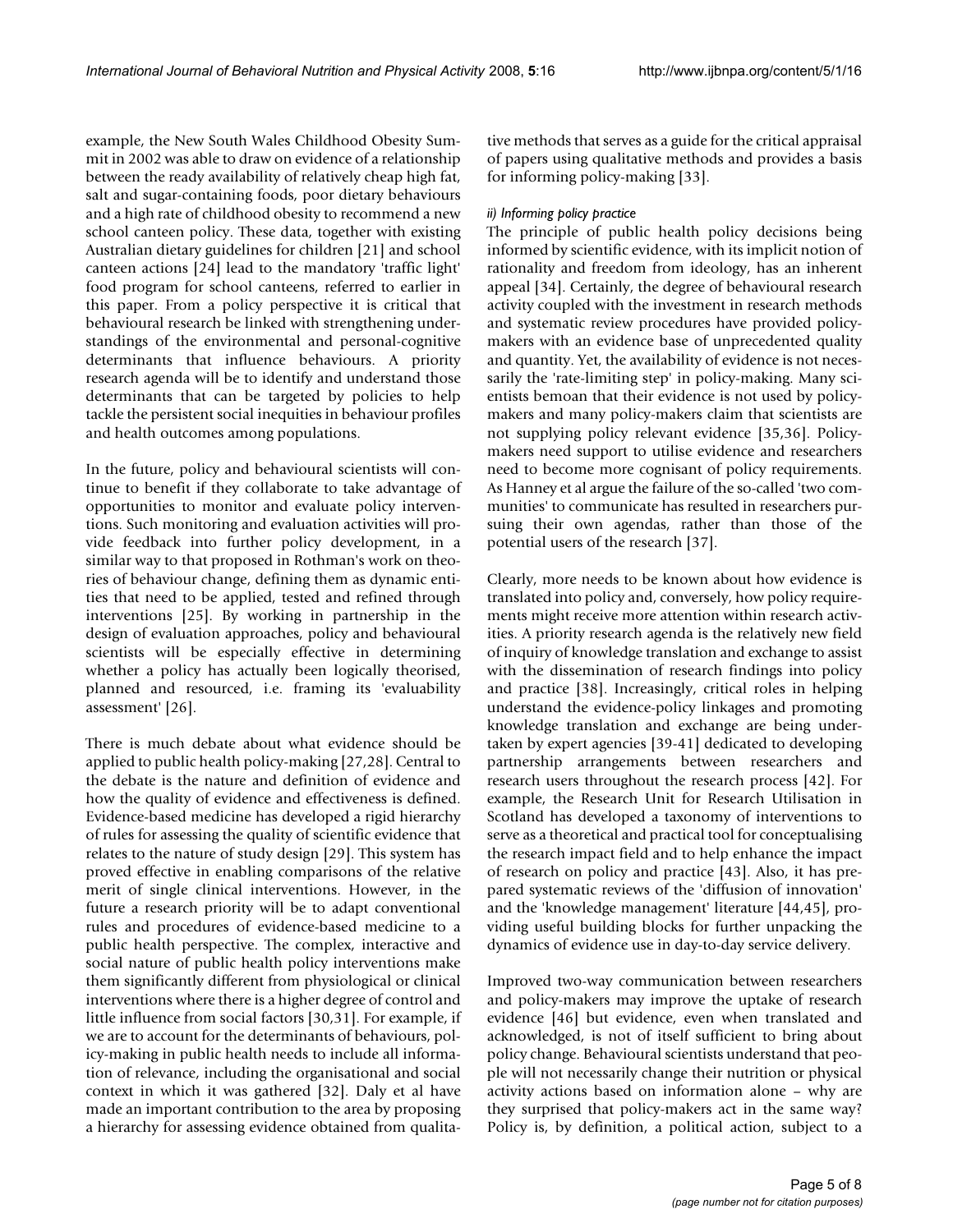range of human, social and economic influences. Irrespective of how compelling the evidence for a problem may be, public health policies do not arise of their own volition. Instead, the values, beliefs and interests of stakeholders [47-49], the coalitions formed between like-minded stakeholders [50], and the political circumstances [51] have all been identified as critical in explaining evidencebased practice in policy-making.

Therefore, other types of theoretical understandings, research designs, methods and measures are required if we are to be effective in acting on evidence to promote public health outcomes. Policy science research involving the critical analysis of case studies of policy-making processes can provide valuable insights into the interrelationships between the components of the model so they can be used to predict and explain policy change [52]. For example, in NSW a case study research design has been used in analyzing health impact assessment informing government health policy [53]. The findings of such case studies highlight that the mechanisms for linking research with policy and practice extend beyond communication channels between individual researchers and government officials. Instead, as Bowen and Zwi argue there exists a variety of individual, organisational, and system-level values that influence how evidence is sourced, used and implemented in policy-making [54]. They propose an "evidence-informed policy and practice pathway" to help explain the use of evidence" in policy-making.

Policy-makers require information to be framed to achieve particular outcomes and to reinforce their current understanding of an issue or to shift them from their current position. In other words, information is required to meet their particular stage of policy change. As Armstrong et al [55] conclude from their analysis into the behaviours of public health policy-makers, the translation of knowledge into policy practice requires knowledge management processes and practitioner engagement strategies to complement the scientific evidence on offer. Glasgow and Emmons also highlight the importance of contextualising (what are the circumstances of a relationship?) and explaining the external validity (the generalisability to various persons, settings, etc) of evidence, to assist decision-makers in their policy-making activities [56].

Ultimately, creating political will and subsequently making policy is about influencing attitudes and behaviours [57]. Insights from behavioural science need to be adapted and extended to the special case of behaviours of policy makers. Behavioural scientists need to undertake more strategic policy actions to achieve public health outcomes [58]. It is in this context that behavioural science theories provide especially relevant understandings for research into the power relations and the psychology of decision-making processes in policy-making. For example, how the policy agenda is framed via the defining of risks and benefits, giving legitimacy to certain measures, the provision of resources and the framing of rules and procedures for who, how, and when data are collected and analysed.

# *2. Policy practice priorities*

*i) Influencing environmental and personal-cognitive determinants* Traditionally, policy practice to promote public health outcomes has tended to be initiated by the health sector within government and targeted at individual behaviours [59]. Such policy practice generally has failed to engage those sectors that have the greatest influence over the environmental determinants of health behaviour. Our understanding of effective policy practice for influencing environments is constantly improving. Analytical instruments for targeting policies to create environmental change have been proposed [60]. Such instruments recognise that health behaviours result from a complex mix of underlying factors. Hence, policy practice needs to adopt a systematic and comprehensive approach if it is to address the many underlying factors associated with health behaviours.

The importance of policy approaches that address the multiple levels of government, i.e. local, state and/or regional, national and international and the intersectoral nature of the determinants of behaviours has been emphasised [59]. A review of such policy approaches has been provided by Sacks et al to provide evidence-based recommendations for undertaking systematic policy practice for obesity prevention [15]. These recommendations are based on the concept of a grid system to policy practice in which the levels of governance and the relevant sectors form the two dimensions of the grids for planning physical activity and nutrition policy interventions.

#### *ii) Influencing behavioural research*

In the future, the priority agenda for policy practice to influence behavioural research will be two-fold. Firstly, to put in place policies that will help secure commitments for the ongoing conduct of behavioural research. As with policy interventions in general, this activity will involve policy practitioners and research scientists combining to advocate for such policies and identify strategically where and when such advocacy should be undertaken. A second priority agenda will be to establish, if not already in existence, and update reference standards for nutrition and physical activity against which behavioural research can be framed for assessing policy performance.

# **Conclusion**

The relationship between policy practice and behavioural nutrition and physical activity research is complex and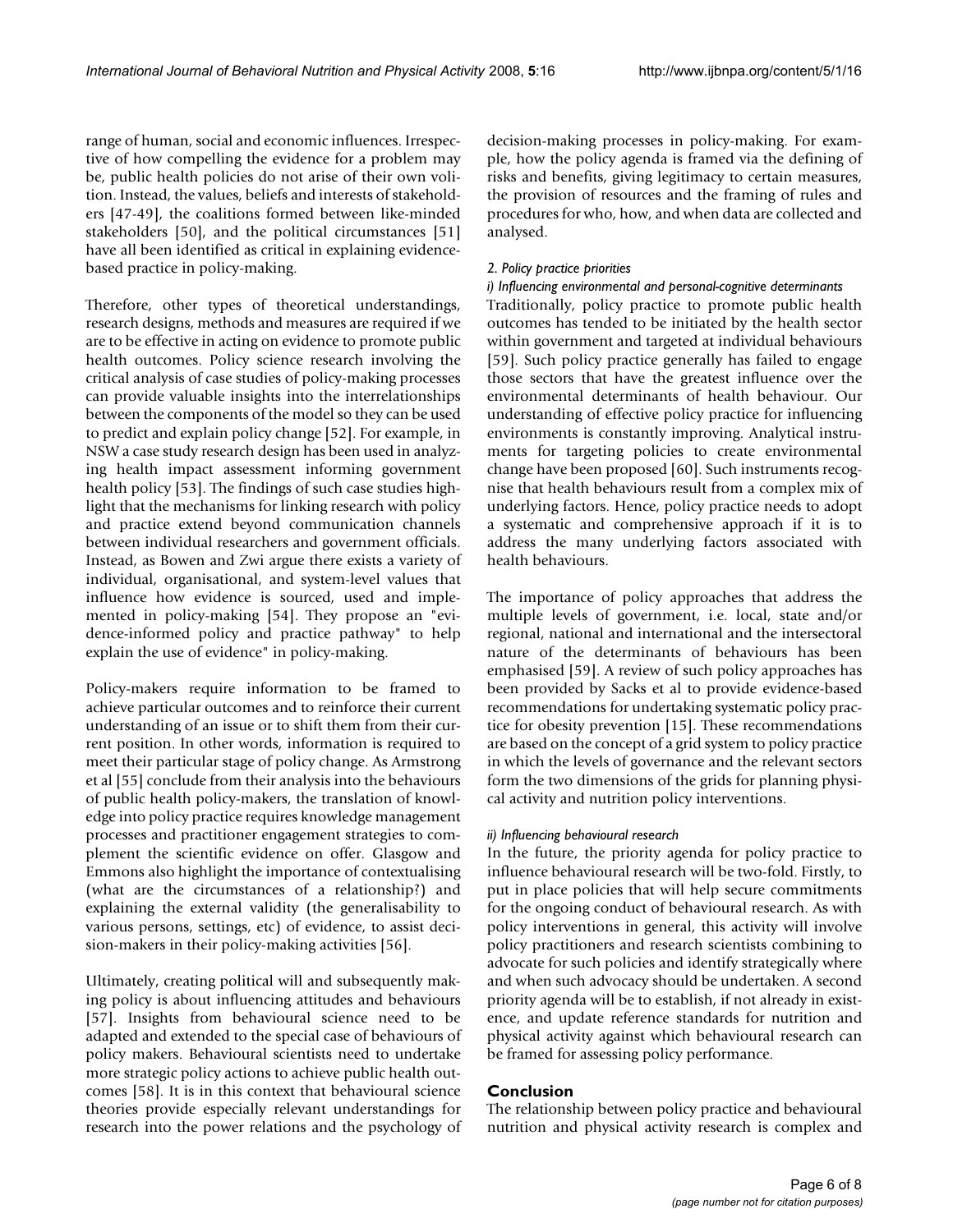our understanding of its pathways and operation is in its early stages of development. The commentary we have presented here provides a contribution to the conceptual and theoretical understanding of the relationship.

We assert that the relationship is cyclic and its components are interdependent. There is a need for behavioural scientists to provide evidence to stimulate policy initiatives, to apply their theories to policy-making practice and to monitor and evaluate policy change. Equally, there is a need for policy practitioners to develop policies that build commitments to ongoing behavioural research and tackle the determinants of behaviours identified by behavioural scientists. Hence, strengthening the relationships between these two sets of activities is mutually beneficial.

Attempting to promote behaviour research or policy practice in isolation of the other dimension is akin to tackling the public health challenges and obstacles with one hand tied behind our backs. In the future we look forward to behavioural researchers and policy practitioners collaborating in even stronger partnerships to pursue common goals and activities in promoting nutrition and physical activity behaviours and ultimately public health.

#### **Competing interests**

The author(s) declare that they have no competing interests.

#### **Authors' contributions**

ML conceived and initiated the original manuscript. Both authors drafted the manuscript. Both authors read and approved the final manuscript.

#### **Acknowledgements**

The authors would like to acknowledge the assistance of Edwina Macoun and the New South Wales Department of Health for support in the preparation of the school canteen menu planner case study.

#### **References**

- 1. Greves HM, Rivara FP: **[Report card on school snack food poli](http://www.ncbi.nlm.nih.gov/entrez/query.fcgi?cmd=Retrieve&db=PubMed&dopt=Abstract&list_uids=16390544)[cies among the United States' largest school districts in](http://www.ncbi.nlm.nih.gov/entrez/query.fcgi?cmd=Retrieve&db=PubMed&dopt=Abstract&list_uids=16390544) [2004–2005: Room for improvement.](http://www.ncbi.nlm.nih.gov/entrez/query.fcgi?cmd=Retrieve&db=PubMed&dopt=Abstract&list_uids=16390544)** *Int J Behav Nut Phys Act* 2006, **3:**1.
- 2. Brownson RC, Baker EA, Houseman RA, Brennan LK, Bacak SJ: **[Envi](http://www.ncbi.nlm.nih.gov/entrez/query.fcgi?cmd=Retrieve&db=PubMed&dopt=Abstract&list_uids=11726382)[ronmental and policy determinants of physical activity in the](http://www.ncbi.nlm.nih.gov/entrez/query.fcgi?cmd=Retrieve&db=PubMed&dopt=Abstract&list_uids=11726382) [United States.](http://www.ncbi.nlm.nih.gov/entrez/query.fcgi?cmd=Retrieve&db=PubMed&dopt=Abstract&list_uids=11726382)** *Am J Pub Health* 2001, **91:**1995-2003.
- 3. Sallis JF, Bauman A, Pratt M: **[Environmental and policy interven](http://www.ncbi.nlm.nih.gov/entrez/query.fcgi?cmd=Retrieve&db=PubMed&dopt=Abstract&list_uids=9838979)[tions to promote physical activity.](http://www.ncbi.nlm.nih.gov/entrez/query.fcgi?cmd=Retrieve&db=PubMed&dopt=Abstract&list_uids=9838979)** *Am J Prev Med* 1998, **15:**379-397.
- 4. Sallis JF, Cervero RB, Ascher W, Henderson KA, Kraft MK, Kerr J: **[An](http://www.ncbi.nlm.nih.gov/entrez/query.fcgi?cmd=Retrieve&db=PubMed&dopt=Abstract&list_uids=16533119) [ecological approach to creating active living communities.](http://www.ncbi.nlm.nih.gov/entrez/query.fcgi?cmd=Retrieve&db=PubMed&dopt=Abstract&list_uids=16533119)** *Ann Rev Pub Health* 2006, **27:**297-322.
- 5. Ball K: **Epiphanies, velcro balls and McDonaldization: highlights from the 5th [Meeting of the International Society for](http://www.ncbi.nlm.nih.gov/entrez/query.fcgi?cmd=Retrieve&db=PubMed&dopt=Abstract&list_uids=16987427) [Behavioral Nutrition and Physical Activity.](http://www.ncbi.nlm.nih.gov/entrez/query.fcgi?cmd=Retrieve&db=PubMed&dopt=Abstract&list_uids=16987427)** *Int J Behav Nut Phys Act* 2006, **3:**30.
- 6. Ball K, Crawford D, Timperio A: **[Understanding environmental](http://www.ncbi.nlm.nih.gov/entrez/query.fcgi?cmd=Retrieve&db=PubMed&dopt=Abstract&list_uids=16999874) [influences on nutrition and physical activity behaviours:](http://www.ncbi.nlm.nih.gov/entrez/query.fcgi?cmd=Retrieve&db=PubMed&dopt=Abstract&list_uids=16999874) [where should we look and what should we count?](http://www.ncbi.nlm.nih.gov/entrez/query.fcgi?cmd=Retrieve&db=PubMed&dopt=Abstract&list_uids=16999874)** *Int J Behav Nut Phys Act* 2006, **3:**33.
- 7. World Health Organisation (WHO): **Global Strategy on Diet, Physical Activity and Health: A framework to monitor and evaluate implementation.** *World Health Organisation. Geneva* 2006.
- 8. Moseley A, Tierney S: **Evidence-based practice in the real world.** *Evidence and Policy* 2005, **1:**113-119.
- 9. Marmot M: **[Social determinants of health inequalities.](http://www.ncbi.nlm.nih.gov/entrez/query.fcgi?cmd=Retrieve&db=PubMed&dopt=Abstract&list_uids=15781105)** *Lancet* 2005, **365:**1099-1104.
- 10. Lawrence MA: **Making healthier choices easier choices-the Victorian Food and Nutrition Project.** *J Food and Nutr* 1987, **44:**57-59.
- 11. Milio N: **Making public policy: developing the science by learning the art: an ecological framework for policy studies.** *Health Promotion* 1988, **2:**263-274.
- 12. Jeffrey RW: **[How can Health Behavior Theory be made more](http://www.ncbi.nlm.nih.gov/entrez/query.fcgi?cmd=Retrieve&db=PubMed&dopt=Abstract&list_uids=15272938) [useful for intervention research?](http://www.ncbi.nlm.nih.gov/entrez/query.fcgi?cmd=Retrieve&db=PubMed&dopt=Abstract&list_uids=15272938)** *Int J Behav Nutr Phys Act* 2004, **1:**10.
- 13. Brug J, Oenema A, Ferreira I: **[Theory, evidence and Intervention](http://www.ncbi.nlm.nih.gov/entrez/query.fcgi?cmd=Retrieve&db=PubMed&dopt=Abstract&list_uids=15807898) [Mapping to improve behavioral nutrition and physical activ](http://www.ncbi.nlm.nih.gov/entrez/query.fcgi?cmd=Retrieve&db=PubMed&dopt=Abstract&list_uids=15807898)[ity interventions.](http://www.ncbi.nlm.nih.gov/entrez/query.fcgi?cmd=Retrieve&db=PubMed&dopt=Abstract&list_uids=15807898)** *Int J Behav Nutr Phys Act* 2005, **2:**2.
- 14. Milio N: *Nutrition policy for food-rich countries: a strategic analysis* Baltimore: The Johns Hopkins University Press; 1990.
- 15. Sacks G, Swinburn B, Lawrence M: **A systematic policy approach to changing the food and physical activity environments to prevent obesity.** *ANZ Health Policy* in press.
- 16. Alderman J, Smith JA, Fried EJ, Daynard RA: **[Application of law to](http://www.ncbi.nlm.nih.gov/entrez/query.fcgi?cmd=Retrieve&db=PubMed&dopt=Abstract&list_uids=17341219) [the Childhood Obesity Epidemic.](http://www.ncbi.nlm.nih.gov/entrez/query.fcgi?cmd=Retrieve&db=PubMed&dopt=Abstract&list_uids=17341219)** *J Law, Medicine & Ethics* 2007, **35(1):**90-112.
- 17. Gostin LO: **[Law as a Tool to Facilitate Healthier Lifestyles and](http://www.ncbi.nlm.nih.gov/entrez/query.fcgi?cmd=Retrieve&db=PubMed&dopt=Abstract&list_uids=17200479) [Prevent Obesity.](http://www.ncbi.nlm.nih.gov/entrez/query.fcgi?cmd=Retrieve&db=PubMed&dopt=Abstract&list_uids=17200479)** *JAMA* 2007, **297:**87-90.
- 18. Grier S, Bryant CA: **[Social Marketing in Public Health.](http://www.ncbi.nlm.nih.gov/entrez/query.fcgi?cmd=Retrieve&db=PubMed&dopt=Abstract&list_uids=15760292)** *Ann Rev Public Health* 2005, **26:**319-339.
- 19. New South Wales Department of Health: **Childhood obesity. Healthy school canteens. Press Release: Premier launches NSW Healthy School Canteen Strategy.** [www.health.nsw.gov.au/obesity/adult/canteens/bg.html\]](http://www.health.nsw.gov.au/obesity/adult/canteens/bg.html). Accessed 20 August 2007
- 20. New South Wales Health: **Childhood obesity. Healthy school canteens. Resources.** 2006 [\[http://www.health.nsw.gov.au/obes](http://www.health.nsw.gov.au/obesity/adult/canteens/resources.html) [ity/adult/canteens/resources.html](http://www.health.nsw.gov.au/obesity/adult/canteens/resources.html)]. Accessed 20 August 2007
- 21. National Health and Medical Research Council: **Dietary guidelines for children and adolescents in Australia incorporating the Infant Feeding Guidelines for Health Workers.** 2003 [\[http://](http://www.nhmrc.gov.au/publications/synopses/_files/n34.pdf) [www.nhmrc.gov.au/publications/synopses/\\_files/n34.pdf\]](http://www.nhmrc.gov.au/publications/synopses/_files/n34.pdf). Accessed 20 August 2007
- 22. Department of Health and Ageing: **Australian guide to healthy eating.** [[http://www.health.gov.au/internet/wcms/publishing.nsf/](http://www.health.gov.au/internet/wcms/publishing.nsf/content/health-pubhlth-strateg-food-guide-index.htm) [content/health-pubhlth-strateg-food-guide-index.htm\]](http://www.health.gov.au/internet/wcms/publishing.nsf/content/health-pubhlth-strateg-food-guide-index.htm). Accessed 20 August 2007
- 23. New South Wales Health: **NSW Healthy School Canteen Strat-**<br>egy: Evaluation Summary Report. 2006 [http:// **egy: Evaluation Summary Report.** 2006 [\[http://](http://www.health.nsw.gov.au/pubs/2006/pdf/canteens_eval_summ.pdf) [www.health.nsw.gov.au/pubs/2006/pdf/canteens\\_eval\\_summ.pdf\]](http://www.health.nsw.gov.au/pubs/2006/pdf/canteens_eval_summ.pdf). Accessed 17 September 2007
- 24. New South Wales Department of Health and New South Wales Department of Education and Training: **Fresh Tastes@School Canteen Menu Planning Guide.** 2006.
- 25. Rothman AJ: **["Is there nothing more practical than a good the](http://www.ncbi.nlm.nih.gov/entrez/query.fcgi?cmd=Retrieve&db=PubMed&dopt=Abstract&list_uids=15279674)ory?": Why innovations and advances in health behaviour [change will arise if interventions are used to test and refine](http://www.ncbi.nlm.nih.gov/entrez/query.fcgi?cmd=Retrieve&db=PubMed&dopt=Abstract&list_uids=15279674) [theory.](http://www.ncbi.nlm.nih.gov/entrez/query.fcgi?cmd=Retrieve&db=PubMed&dopt=Abstract&list_uids=15279674)** *Int J Behav Nutr Phys Act* 2004, **1:**11.
- 26. Rychetnik L, Hawe P, Waters E, Barratt A, Frommer M: **A glossary for evidence based public health.** *J Epidemiology and Community Health* 2004, **58:**538-545.
- 27. Rychetnik L: **Evidence-based practice and health promotion.** *Health Promotion J Australia* 2003, **14:**133-136.
- 28. McQueen DV: **[The evidence debate.](http://www.ncbi.nlm.nih.gov/entrez/query.fcgi?cmd=Retrieve&db=PubMed&dopt=Abstract&list_uids=11812803)** *J Epidemiol and Community Health* 2002, **56(2):**83-84.
- 29. Rychetnik L, Frommer M: **A schema for appraising the evidence of effectiveness.** National Public Health Partnership Secretariat, Melbourne; 2002.
- 30. McQueen DV, Anderson L: **[What counts as evidence: issues and](http://www.ncbi.nlm.nih.gov/entrez/query.fcgi?cmd=Retrieve&db=PubMed&dopt=Abstract&list_uids=11729788) [debates.](http://www.ncbi.nlm.nih.gov/entrez/query.fcgi?cmd=Retrieve&db=PubMed&dopt=Abstract&list_uids=11729788)** In *Health Promotion Evaluation: Principles and perspectives* Issue 92 Edited by: Rootman I. WHO Regional Publications. European series, No. 92; 2001:63-81.